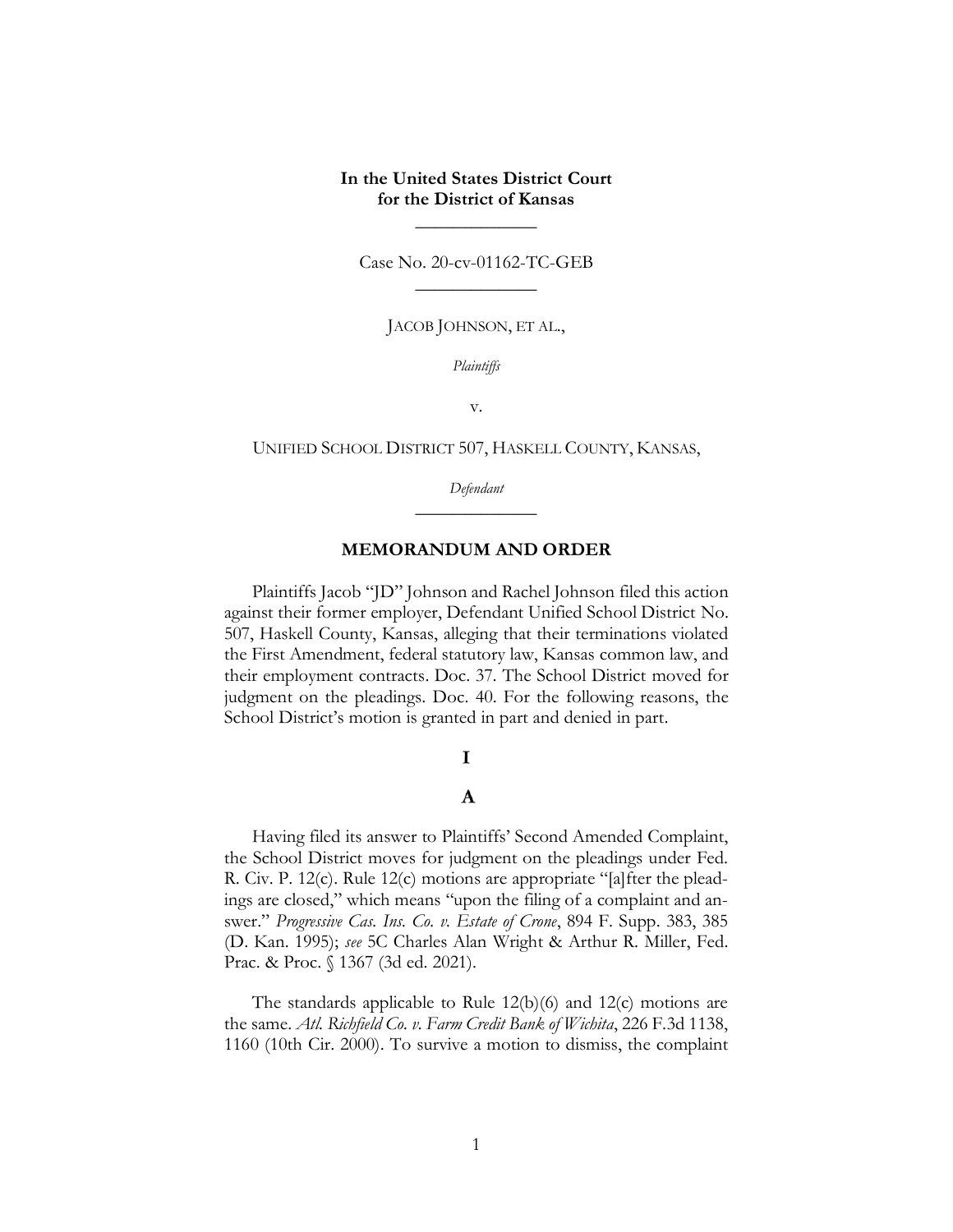need only contain "a short and plain statement of the claim showing that the pleader is entitled to relief" from each named defendant. Fed. R. Civ. P. 8(a); *Bell Atl. Corp. v. Twombly*, 550 U.S. 544, 570 (2007). The Tenth Circuit has summarized two "working principles" that underlie this standard. *Kan. Penn Gaming, LLC v. Collins*, 656 F.3d 1210, 1214 (10th Cir. 2011); *see also Ashcroft v. Iqbal*, 556 U.S. 662, 678–79 (2009). First, the Court ignores legal conclusions, labels, and any formulaic recitation of the elements. *Kan. Penn Gaming*, 656 F.3d at 1214. Second, the Court accepts as true all remaining allegations and logical inferences and asks whether the claimant has alleged facts that make his or her claim plausible. *Id.*

A claim need not be probable to be considered plausible. *Iqbal*, 556 U.S. at 678. But the facts, viewed in the light most favorable to the claimant, must move the claim from merely conceivable to actually plausible. *Id*. at 678–80. The "mere metaphysical possibility that *some* plaintiff could prove *some* set of facts in support of the pleaded claims is insufficient; the complaint must give the court reason to believe that *this* plaintiff has a reasonable likelihood of mustering factual support for *these* claims." *Ridge at Red Hawk, L.L.C. v. Schneider*, 493 F.3d 1174, 1177 (10th Cir. 2007).

Plausibility is context specific. The requisite showing depends on the claims alleged, and the inquiry usually starts with determining what the plaintiff must prove at trial. *See Comcast Corp. v. Nat'l Assoc. of African Am.-Owned Media*, 140 S. Ct. 1009, 1014 (2020). The nature and complexity of the claim(s) define what plaintiffs must plead. *Cf. Robbins v. Oklahoma*, 519 F.3d 1242, 1248–49 (10th Cir. 2008) (comparing the factual allegations required to show a plausible personal injury claim versus a plausible constitutional violation).

## $\bf{B}$

In 2017, the School District hired Rachel as a social studies teacher at Satanta Junior/Senior High School. Although  $[D^1]$  had previously worked at the high school too, in 2018 he became the principal of Satanta Elementary School. 37 at ¶¶ 11, 21. The Johnson's daughter, G.J., was a student at the Junior/Senior High School. *Id.* at ¶ 23.

<sup>&</sup>lt;sup>1</sup> To avoid any confusion, this Memorandum and Order will refer to Plaintiff JD Johnson as "JD" and Plaintiff Rachel Johnson as "Rachel."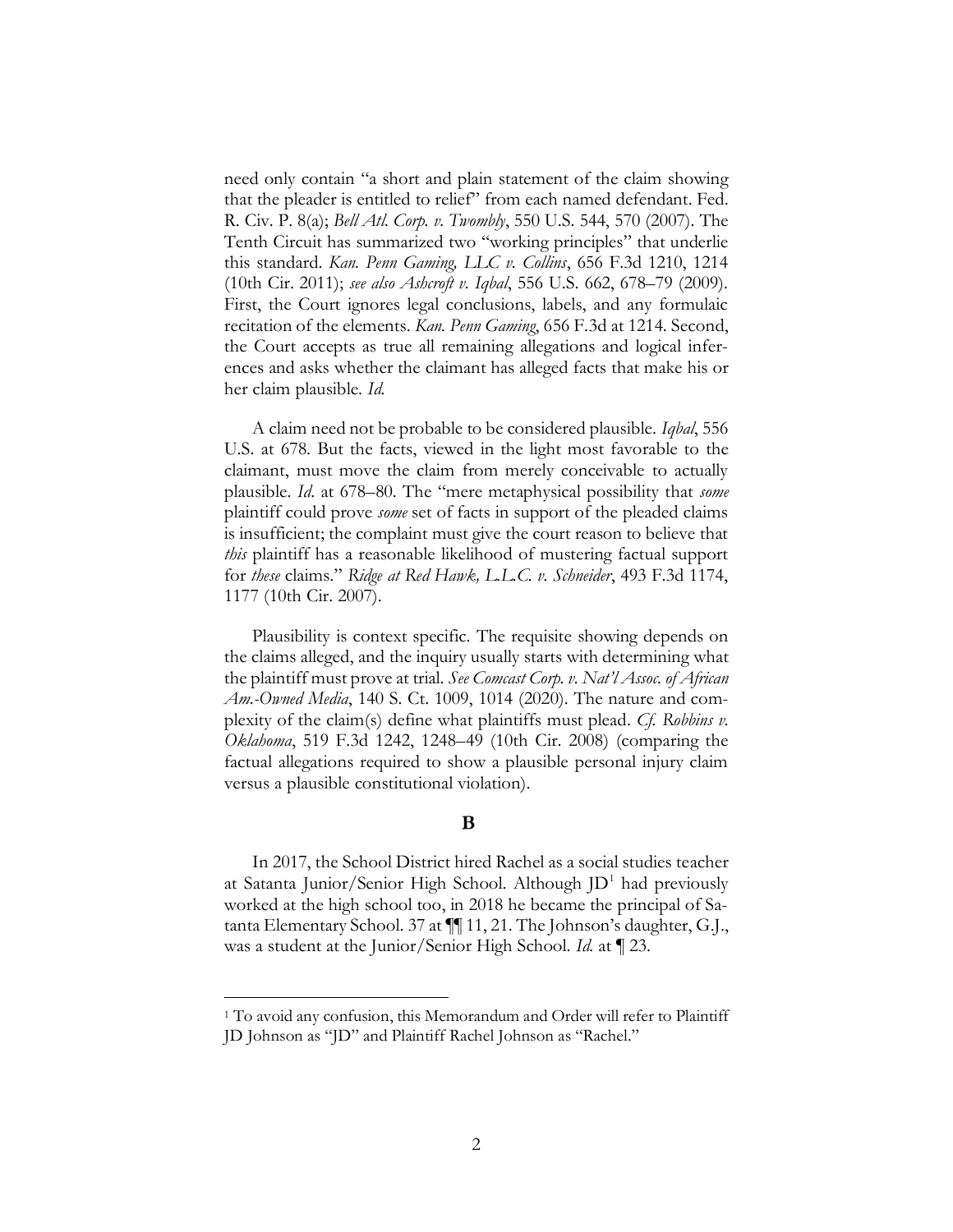On October 16, 2018, G.J. reported to a teacher that three male students had sexually assaulted her. She was ultimately directed to the school resource officer. The school resource officer obtained surveillance video of the assault and notified law enforcement. Doc. 37 at ¶¶ at 27–29. When law enforcement asked, JD said that he wanted to press charges. *Id.* at ¶ 30. The Haskell County Attorney's office, after reviewing the evidence, filed charges against the three students for aggravated indecent liberties with a child, conspiracy to commit aggravated indecent liberties, and kidnapping. *Id.* at ¶ 31.

Plaintiffs contend that the School District allowed students to display posters of support for the three male students and failed to protect G.J. from harassment. Doc. 37 at ¶¶ 32–34. As a result, Rachel, who was already at the school teaching, began to escort G.J. to class. *Id.* at ¶ 35. Plaintiffs allege that on October 18, 2018, Principal Stegman at Satanta Junior/Senior High School told G.J. that she was a burden on the school district and suggested that she should "put herself in the shoes of the three young men who assaulted her." *Id.* at ¶ 36.

Six days after G.J.'s assault, USD 507's superintendent, Mike Ward, called JD and Rachel to a meeting set for early the next morning. Doc. 37 at ¶ 37. At that meeting, Ward tried to discredit G.J.'s sexual assault allegation, accused JD and Rachel of creating a toxic work environment, and placed the two on indefinite paid leave. *Id.* at ¶ 38. Ward also accused them of "abusing their authority" by initiating criminal proceedings against the three male students. *Id.* at ¶ 40. Thereafter, Ward spread rumors of the pair's infidelity and sought written statements from anyone who would provide derogatory information about the Johnsons. *Id.* at ¶¶ 43, 45–46.

In February 2019, the School District's board passed resolutions that terminated both JD and Rachel. Doc. 37 at ¶ 47. Ward participated in the executive discussions leading to the terminations. *Id.* at ¶ 48. Another board member who participated in that meeting and signed the termination resolutions was Sandra Rubio—the mother of one of the alleged assailants. Doc. 41-1 at 2; Doc. 41-1 at 6–7.

The School District justified the terminations on various grounds. For JD, the School District claimed that he fabricated several statements about inappropriate student behavior, impermissibly provided the video of G.J.'s assault to law enforcement instead of keeping it inhouse for the School District's own investigation, and failed to refer a student discipline matter to school authorities by instead referring it to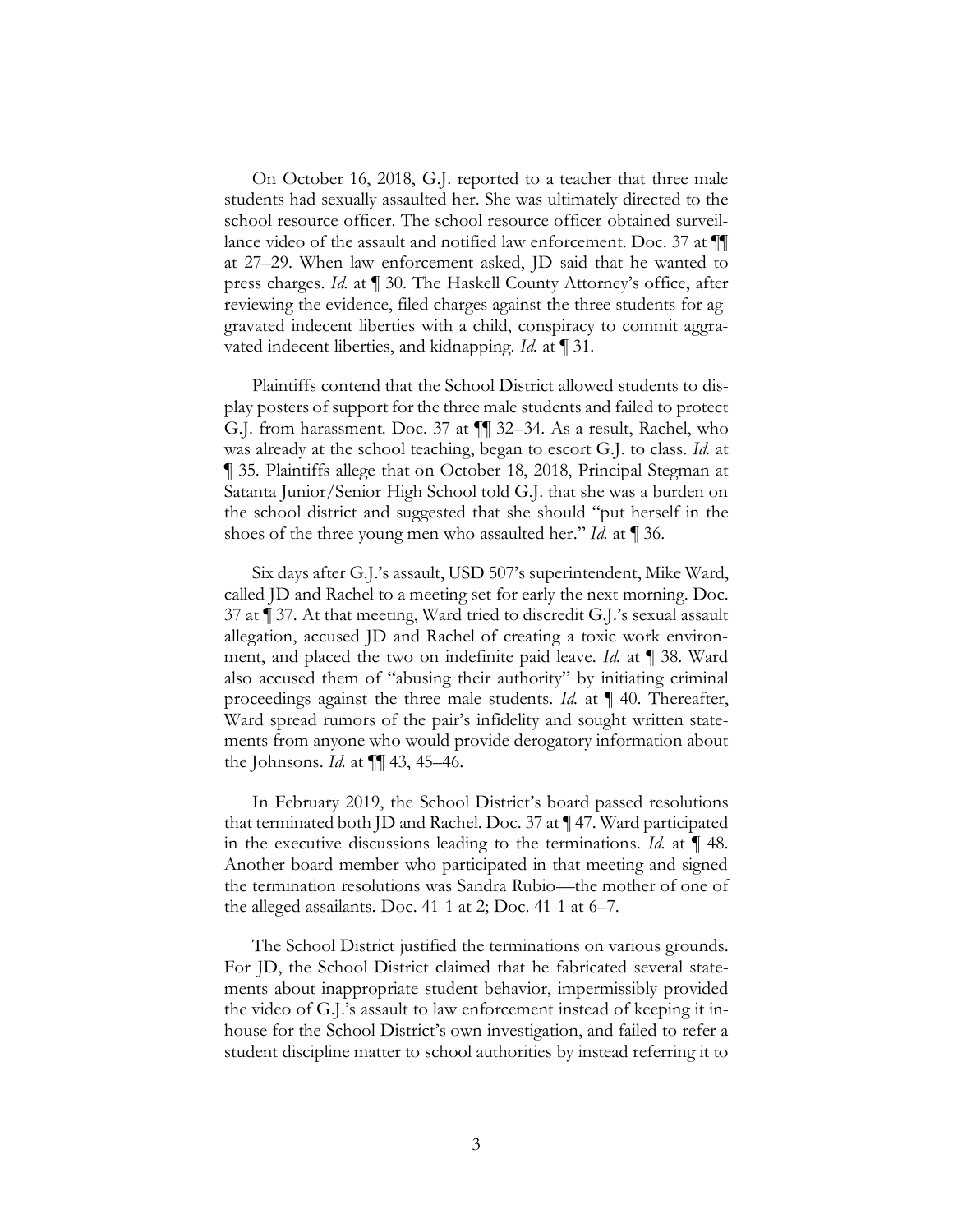law enforcement. Doc. 37 at ¶ 50. As to Rachel, the School District claimed that it terminated her for fabricating statements about inappropriate student behavior, "fail[ing] to follow discipline reporting and investigation procedures to ensure the rights of all students were protected," and involving herself as a teacher in disciplinary issues that affected her family instead of referring them to the appropriate administrator. *Id.* at ¶ 51. The termination notices for both JD and Rachel also listed several other justifications. Examples include that JD "[f]ail[ed] to implement culturally sensitive programs and supports," Doc. 41-1 at 3, and that Rachel made "[c]ondescending and negative comments about minority students and staff members." *Id.* at 6.

According to the Johnsons, these allegations are indicative of retaliatory animus. Less than a year before the sexual assault, both JD and Rachel received favorable reports and recommendations from Ward. *See* Docs. 37-4 & 37-3. In fact, Ward's November 2017 performance evaluation rated Rachel as "proficient" in nearly every category and commented that "Mrs. Johnson is a valuable asset to the team at USD 507. She is honest, trustworthy, dependable, and carries herself in a professional manner. I commend her work ethic." Doc. 37-3 at 11. The comments in JD's January 2018 evaluation strike a similar tone: "Mr. Johnson has proven to be well on his way to being an effective leader. He is honest, trustworthy, and dependable. He leads by example. He does not shy away from leadership in tough times. I commend his ability to take tasks head on. He is a great team player. Well done Mr. Johnson." Doc. 37-4 at 15.

The Johnsons sued the School District, asserting four counts: (i) unlawful retaliation in violation of Title IX, 20 U.S.C. § 1681; (ii) unlawful retaliation<sup>2</sup> in violation of the First Amendment; (iii) breach of Plaintiffs' respective employment contracts; and (iv) the state-law tort of retaliatory discharge. On its motion for judgment on the pleadings, the School District argues that the Johnsons failed to state a claim for Title IX retaliation, First Amendment retaliation, and retaliatory

<sup>2</sup> Though the Johnsons do not identify a specific cause of action for the alleged First Amendment violation, Doc. 37 at ¶¶ 60–66, the Second Amended Complaint states a claim for relief under 42 U.S.C. § 1983. *See Worrell v. Henry*, 219 F.3d 1197, 1213–14 (10th Cir. 2000). "[N]o heightened pleading rule requires plaintiffs seeking damages for violations of constitutional rights to invoke § 1983 expressly in order to state a claim." *Johnson v. City of Shelby*, 574 U.S. 10, 11 (2014).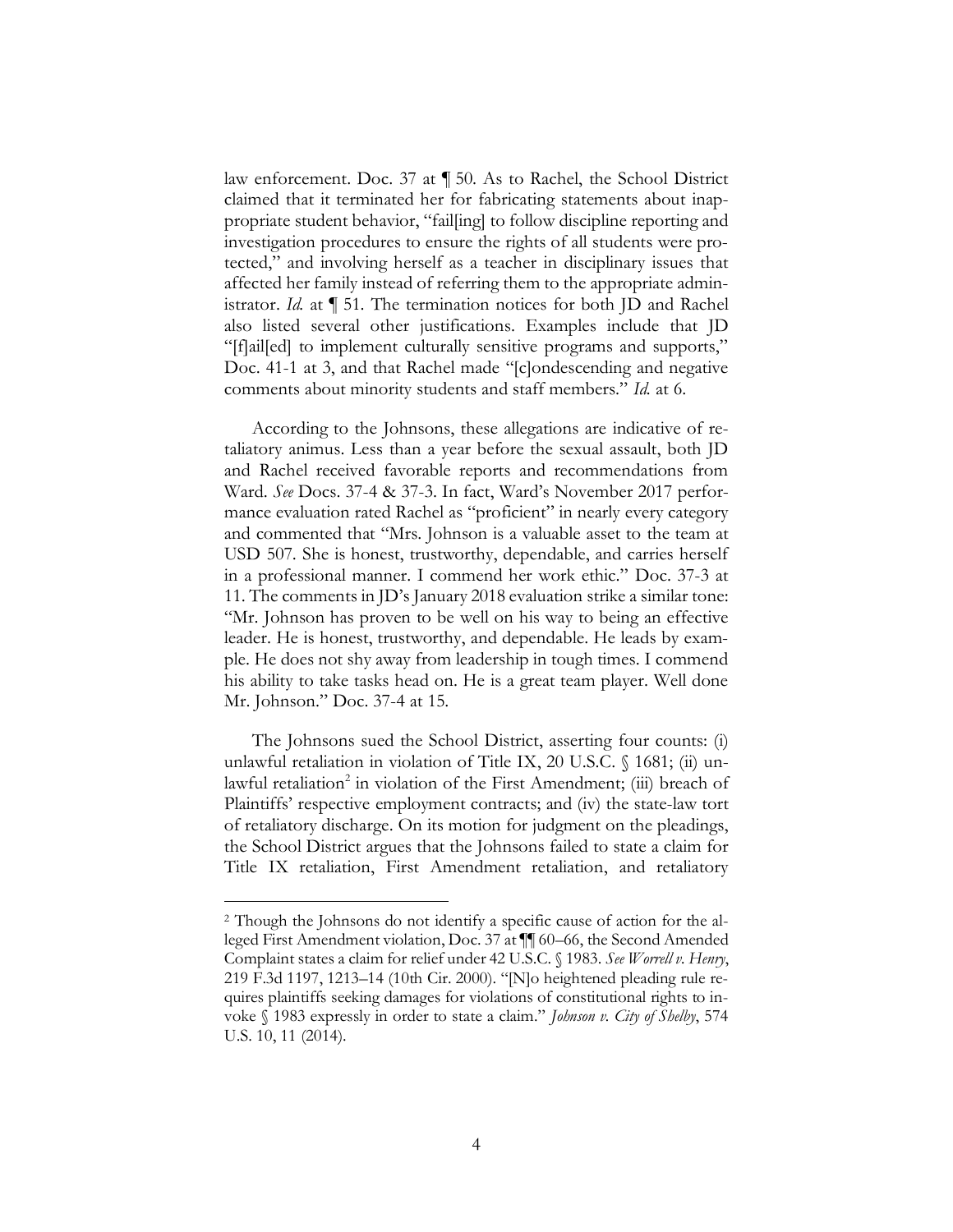discharge in violation of Kansas public policy. Doc. 41 at 2. The School District did not seek judgment on the breach of contract claim. *Id.* at 21.

### $\mathbf{I}$

The School District's motion is granted in part and denied in part. Specifically, the Second Amended Complaint states a valid claim for relief under both Title IX and the First Amendment. But Kansas's alternative remedies doctrine precludes Plaintiffs' state-law retaliatory discharge claim.

## $\mathbf A$

The Johnsons assert a claim for Title IX retaliation. In particular, they contend that the School District retaliated against them based on their daughter's sexual assault report and the support that they provided to her. Doc. 37 at ¶¶ 54–59.

Title IX prohibits discrimination "on the basis of sex" in educational programs or activities receiving federal funding. 20 U.S.C. § 1681(a). Its protections extend to those who suffer retaliation because of a complaint about sex discrimination, whether the complainant is the victim, *see Doe v. Sch. Dist. No. 1*, 970 F.3d 1300, 1311 (10th Cir. 2020), or an advocate for the victim, *see Jackson v. Birmingham Bd. of Educ.*, 544 U.S. 167, 179 (2005). To state a claim for Title IX retaliation, a plaintiff must show that the plaintiff engaged in protected activity, the employer took an adverse employment action against the plaintiff, and the employer took its adverse action because of the plaintiff's protected activity. *Hiatt v. Colo. Seminary*, 858 F.3d 1307, 1315–16 (10th Cir. 2017); *Robinson v. Wichita State Univ.*, No. 16-2138, 2018 WL 836294, at \*3 (D. Kan. Feb. 13, 2018).

The Second Amended Complaint plausibly alleges that the School District retaliated against the Johnsons in violation of Title IX. It alleges that the sexual assault deprived their daughter of educational opportunities, that the Johnsons advocated for her Title IX rights both within the school setting and outside it by communicating with prosecutors, and that the School District terminated Plaintiffs based in large part on that advocacy. Doc. 37 at ¶¶ 30–51. That is sufficient. *See Sch. Dist. No. 1*, 970 F.3d at 1310–11 (applying *Jackson*, 544 U.S. at 173–74).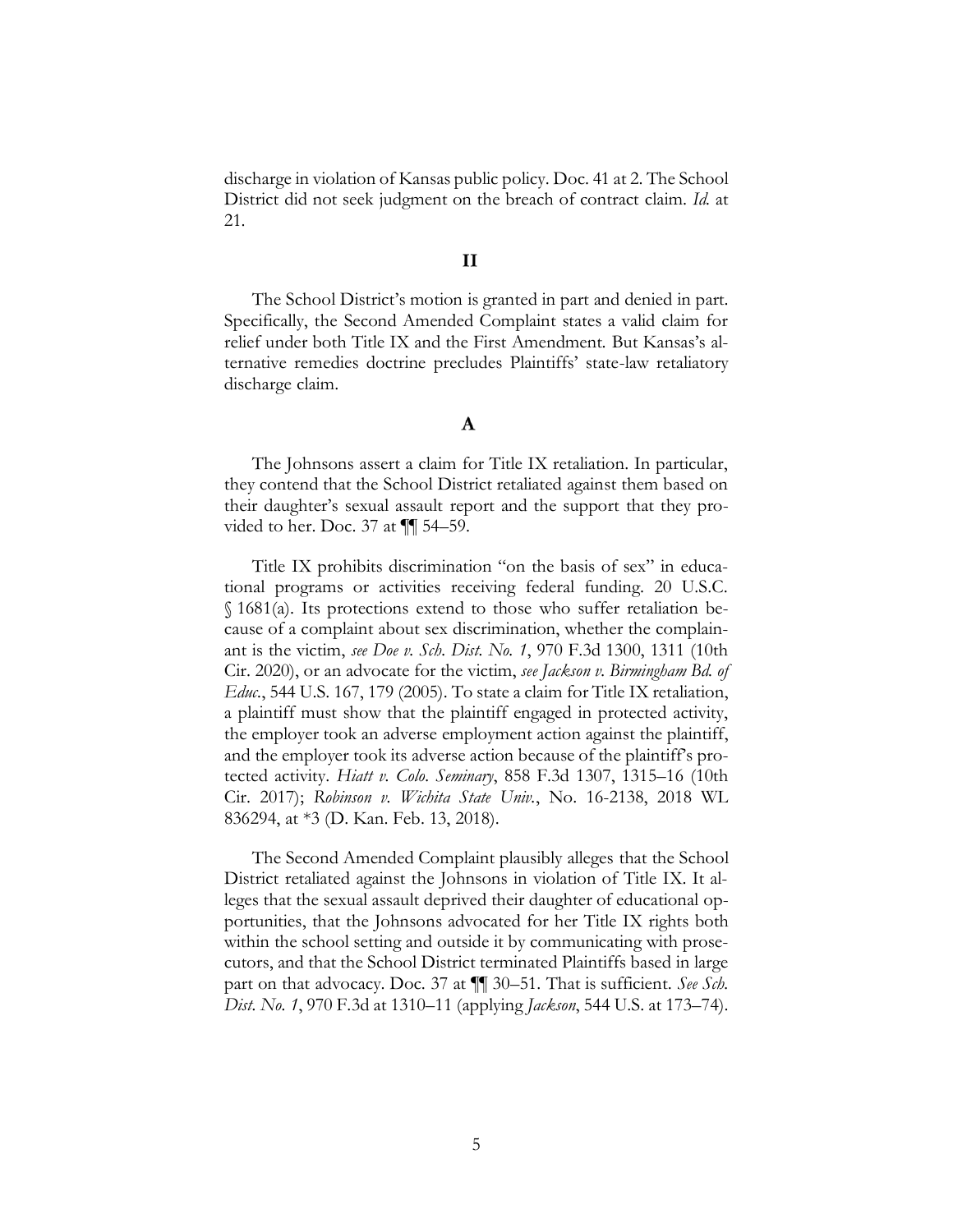The School District presents two arguments as to why the Johnsons fail to state a claim for Title IX retaliation. First, it argues that there was no retaliation because the precipitating event—G.J.'s alleged sexual assault—cannot and does not implicate Title IX, reasoning that Title IX addresses only intentional conduct by a funding recipient and that "a single instance of student-on-student sexual assault" does not constitute intentional conduct by the School District. Doc. 41 at 7. Second, the School District argues that the Johnsons failed to adequately allege that Rachel engaged in any protected activity. *Id.* at 9. Both arguments fail as a matter of law.

The first argument misunderstands the Johnsons' claims. The Johnsons are not alleging that they (or their daughter) were the victims of a direct violation of Title IX. Had they done so, it would have been incumbent on them to establish that the School District intentionally caused G.J. to experience sex discrimination, either through the discriminatory conduct of its own agents or by deliberate indifference to sexual misconduct of other students. *See Farmer v. Kan. State Univ.*, 918 F.3d 1094, 1103 (10th Cir. 2019). As the School District notes, establishing such deliberate indifference with a single incident of studenton-student sexual violence is difficult. Doc. 41 at 8 (citing, among others, *Kollaritsch v. Mich. St. Univ. Bd. of Trs.*, 944 F.3d 613 (6th Cir. 2019)).

Instead, the Johnsons assert that they suffered *retaliation* because they advocated for G.J.'s Title IX rights following an assault. Unlike with direct violations, where liability for student-on-student misconduct depends on deliberate indifference to known harassment, retaliatory conduct will itself suffice to establish that a defendant acted intentionally. *See Jackson*, 544 U.S. at 173–74 (noting that retaliation is, by definition, an intentional act in response to a report). Implicit in the School District's argument is that the Johnsons would only have a viable retaliation claim if they establish that G.J. has a valid underlying Title IX claim. Yet it offers no support for such an assertion. And, in related contexts, the Tenth Circuit has rejected that argument when the complaining party has a good-faith basis to believe that he or she is opposing conduct that federal law forbids. *See Reznik v. inContact, Inc.*, 18 F.4th 1257, 1260 (10th Cir. 2021) (citing *Crumpacker v. Kan. Dep't of Hum. Res.*, 338 F.3d 1163, 1172 n.5 (10th Cir. 2003)). The Second Amended Complaint plausibly alleges that the Johnsons were opposing conduct that they reasonably believed violated Title IX.

The School District's second argument—that the Johnsons did not adequately allege that Rachel took protected action—also fails.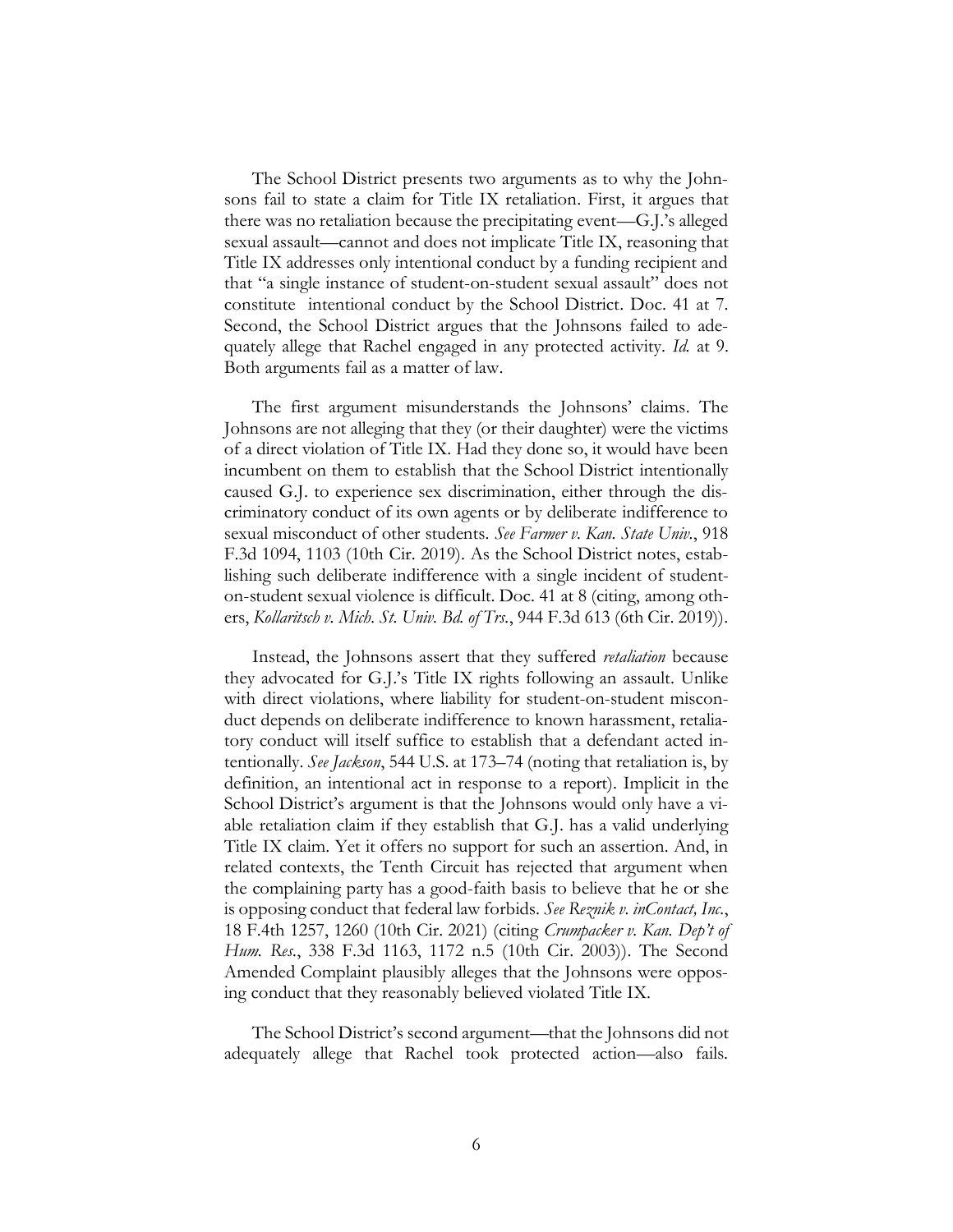Specifically, the Second Amended Complaint alleges that Rachel began escorting G.J. to class due to the School District's refusal to protect her from ongoing harassment that she believed was not sufficiently addressed. Doc. 37 at ¶¶ 33–37. That is sufficient to allege protected action. *See Jackson*, 544 U.S. at 180.

And there is more. The Second Amended Complaint also alleges facts to suggest that the School District considered the Johnsons and their daughter as a single source of trouble and took steps to harm them as a family after the sexual assault occurred. Even if Rachel had not individually engaged in protected activity, the School District still could not have terminated her simply because of the protected conduct of G.J. or JD. *Cf. Thompson v. N. Am. Stainless, LP*, 562 U.S. 170, 174 (2011) (recognizing that retaliatory actions against one spouse for the other spouse's conduct is prohibited employer behavior).

#### B

The Johnsons also assert that they were terminated in retaliation for engaging in conduct protected by the First Amendment. Specifically, they contend that the School District retaliated against them for asking law enforcement to pursue charges. Doc. 37 at ¶¶ 63–65.

The First Amendment guarantees that "Congress shall make no law . . . abridging the freedom of speech . . . or the right of the people . . . to petition the Government for a redress of grievances." U.S. CONST. amend. I. Although "public employees do not surrender all their First Amendment rights by reason of their employment," their rights are more circumscribed, *Garcetti v. Ceballos*, 547 U.S. 410, 417 (2006), and governmental employers have an important interest in maintaining an efficient workplace, *see id.* (quoting *Pickering v. Bd. of Ed. of Twp. High Sch. Dist. 205, Will Cty.*, 391 U.S. 563, 568 (1968)); *see also Engquist v. Or. Dep't of Agric.*, 553 U.S. 591, 599 (2008) (recognizing a government acting as an employer has greater leeway to manage employee conduct than to proscribe conduct for citizens at large).

To balance these competing interests, *Garcetti* and *Pickering* identified five considerations that illuminate the line between permissible employee management and improper stifling of private speech. *See Butler v. Bd. of Cty. Comm'rs*, 920 F.3d 651, 655 (10th Cir. 2019). The *Garcetti*/*Pickering* test asks whether: (i) the speech was made pursuant to an employee's official duties; (ii) the speech was on a matter of public concern; (iii) the government's interests, as an employer, in promoting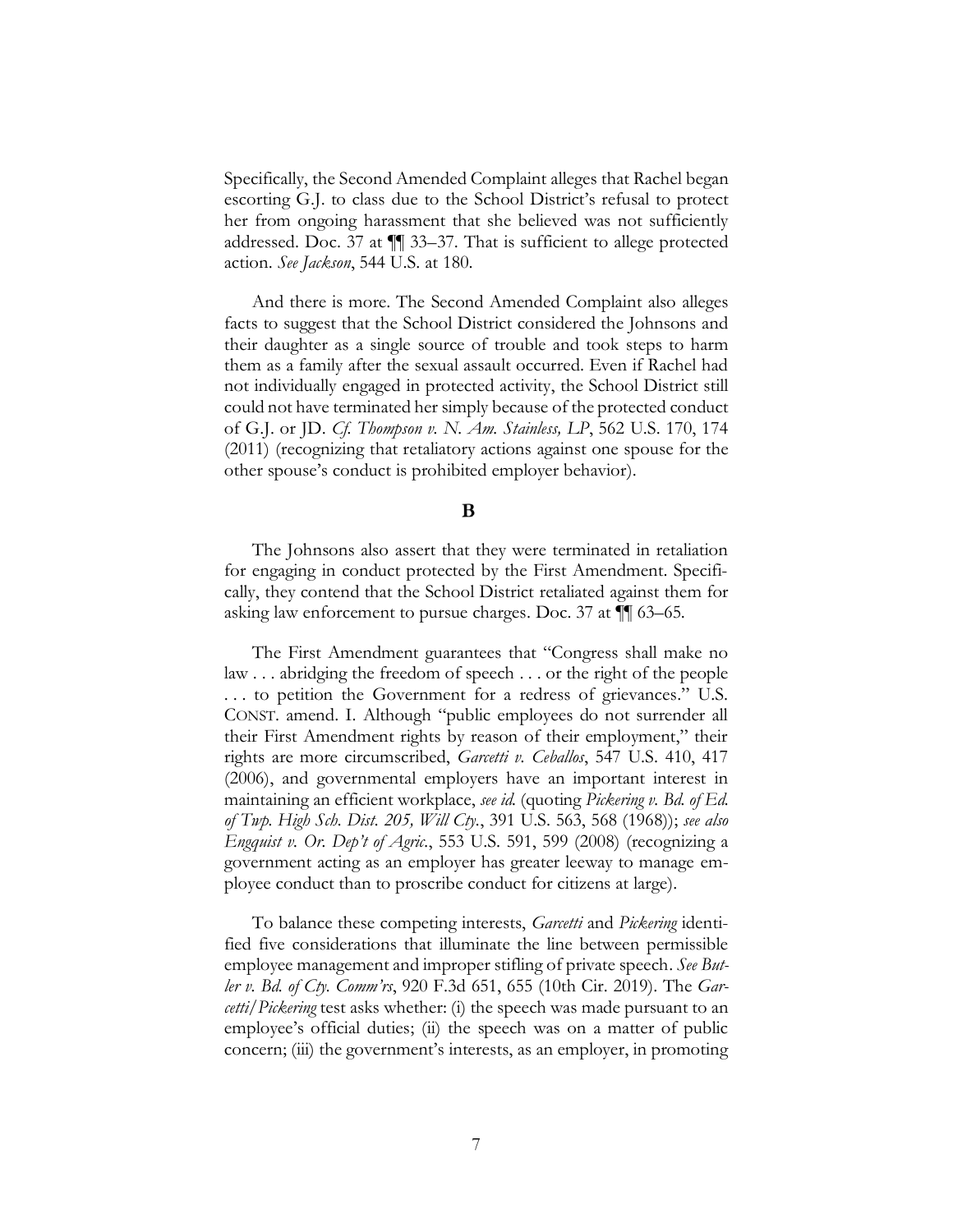the efficiency of its public services are sufficient to outweigh the employee/citizen's free speech interests; (iv) the protected speech was a motivating factor in the adverse employment action; and (v) the employer would have reached the same employment decision in the absence of the protected conduct. *Id.* (quoting *Bailey v. Indep. Sch. Dist. No. 69*, 896 F.3d 1176, 1181 (10th Cir. 2018)). The first three elements contain questions of law for the court, while the remaining two prongs are questions of fact for the jury. *Dixon v. Kirkpatrick*, 553 F.3d 1294, 1302 (10th Cir. 2009).

The School District argues that it is entitled to judgment as a matter of law because the Johnsons cannot satisfy those first three aspects of the test. First, it argues that the Johnsons' expressive conduct was undertaken in their official capacities as principal and teacher. Doc. 41 at 11–15. Second, it argues that their expressive conduct involved a matter of private, internal concern rather than public. *Id.* at 16–17. Third, the School District contends that its interests in operating a public school outweighed the Johnsons' interest in expressing their concerns. *Id.* at 17–18. Each argument fails as a matter of law.

**1.** The first prong of *Garcetti/Pickering* asks whether "the employee spoke 'pursuant to [his] official duties.'" *Hesse v. Town of Jackson*, 541 F.3d 1240, 1249 (10th Cir. 2008) (alteration in original) (quoting *Garcetti*, 547 U.S. at 421). Courts take "a practical view of all the facts and circumstances surrounding the speech and the employment relationship." *Brammer-Hoelter v. Twin Peaks Charter Acad.*, 492 F.3d 1192, 1204 (10th Cir. 2007) (quoting *Garcetti*, 547 U.S. at 422). Applying this "practical view," the allegations in the Second Amended Complaint establish that the Johnsons' conduct was not undertaken pursuant to their official duties. The Johnsons allege that, after a preliminary investigation, law enforcement asked whether JD, as G.J.'s father, wished for charges to be filed against those allegedly responsible for assaulting his daughter. He did. As a result, the Haskell County Attorney's office conducted its own review of the evidence and then filed charges. Doc. 37 at ¶ 31.

There are no allegations to suggest that law enforcement sought JD's position on charges for a crime that occurred at the junior/senior high school because of his role as the elementary school principal. *Contra* Doc. 41 at 14. Nor are there any allegations to suggest that the School District tasked JD with making districtwide prosecutorial decisions for any of the School District's facilities. To the contrary, the reasonable inference is that law enforcement asked JD because the victim was his child and not because he was a principal. Similarly,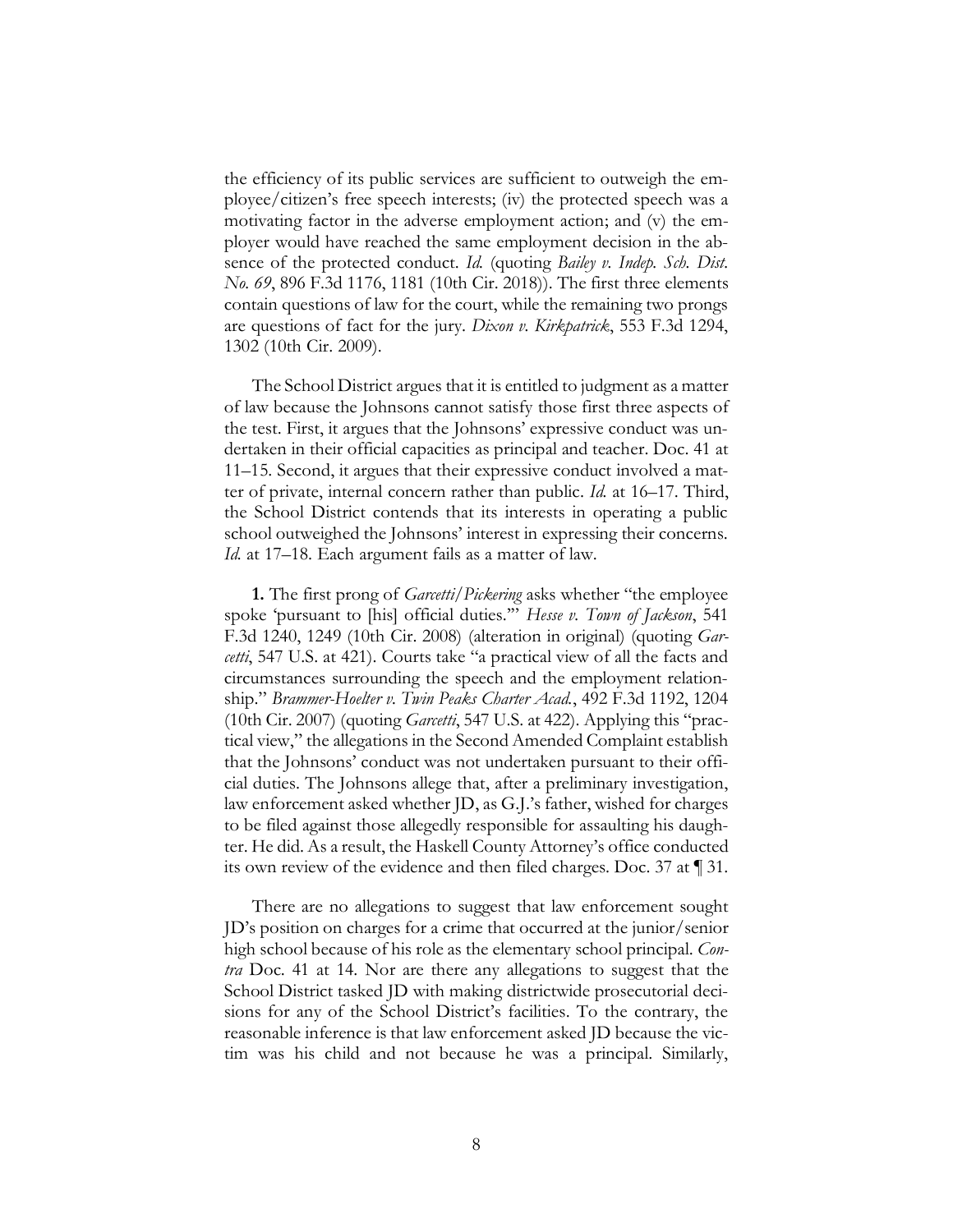although Rachel actually worked in the high school and monitored and disciplined students as part of her duties, there is nothing in the record to suggest that—as a teacher—she had the power to direct law enforcement activities at the school. *Id.* 

The School District argues that the Johnsons should have followed internal disciplinary procedures because student discipline was a major part of their role as educators. Doc. 41 at 14. While student discipline may be part of the job, it is irrelevant to the claims here. The Johnsons are not claiming that they wanted the school or the district to discipline students in a particular way and were punished for expressing those beliefs. Rather, they assert that the School District punished them for cooperating with an ongoing, external law enforcement investigation and for seeking redress in the courts—a core First Amendment right. This is not the type of activity that JD or Rachel were "paid to do." *See Green v. Bd. of Cnty. Comm'rs*, 472 F.3d 794, 801 (10th Cir. 2007); *Casey v. W. Las Vegas Indep. Sch. Dist.*, 473 F.3d 1323, 1329–30 (10th Cir. 2007) (finding superintendent spoke as a government employee and not a private citizen when she instructed a subordinate to contact federal authorities about potential illegality).

The School District further argues that, even if the Johnsons' were acting in their parental capacity, they were not *solely* acting in that mode. In other words, the School District claims that the Johnsons' conduct "was so intertwined with their job duties" as to preclude protection under the First Amendment. Doc. 41 at 14 (citing *Barone v. City of Springfield*, 902 F.3d 1091, 1101 (9th Cir. 2018); *Decotiis v. Whittemore*, 635 F.3d 22, 33 n.12 (1st Cir. 2011)). But this "inextricable intertwinement" argument does not warrant judgment at this stage. Unlike *Barone* and *Decotiis*, this case does not involve employees interjecting private opinions into speech that their employer had otherwise instructed, authorized, and paid them to make. *See Barone*, 902 F.3d at 1100 (holding Thelma Barone spoke as a public employee when answering questions at a work event titled "Come Meet Thelma Barone from the Springfield Police Department"); *Decotiis*, 635 F.3d at 32–33 (attempting to ascertain whether school therapist made her speech during client therapy sessions). As to JD, none of his actions fell within his duties as principal of a *different* school. *Cf. Green*, 472 F.3d at 801. He simply answered a question about charges when law enforcement asked. And as to Rachel, the Johnsons have pled sufficient facts to show that she escorted her daughter to class as any parent might have done in similar circumstances. While a teacher might also escort a bullied student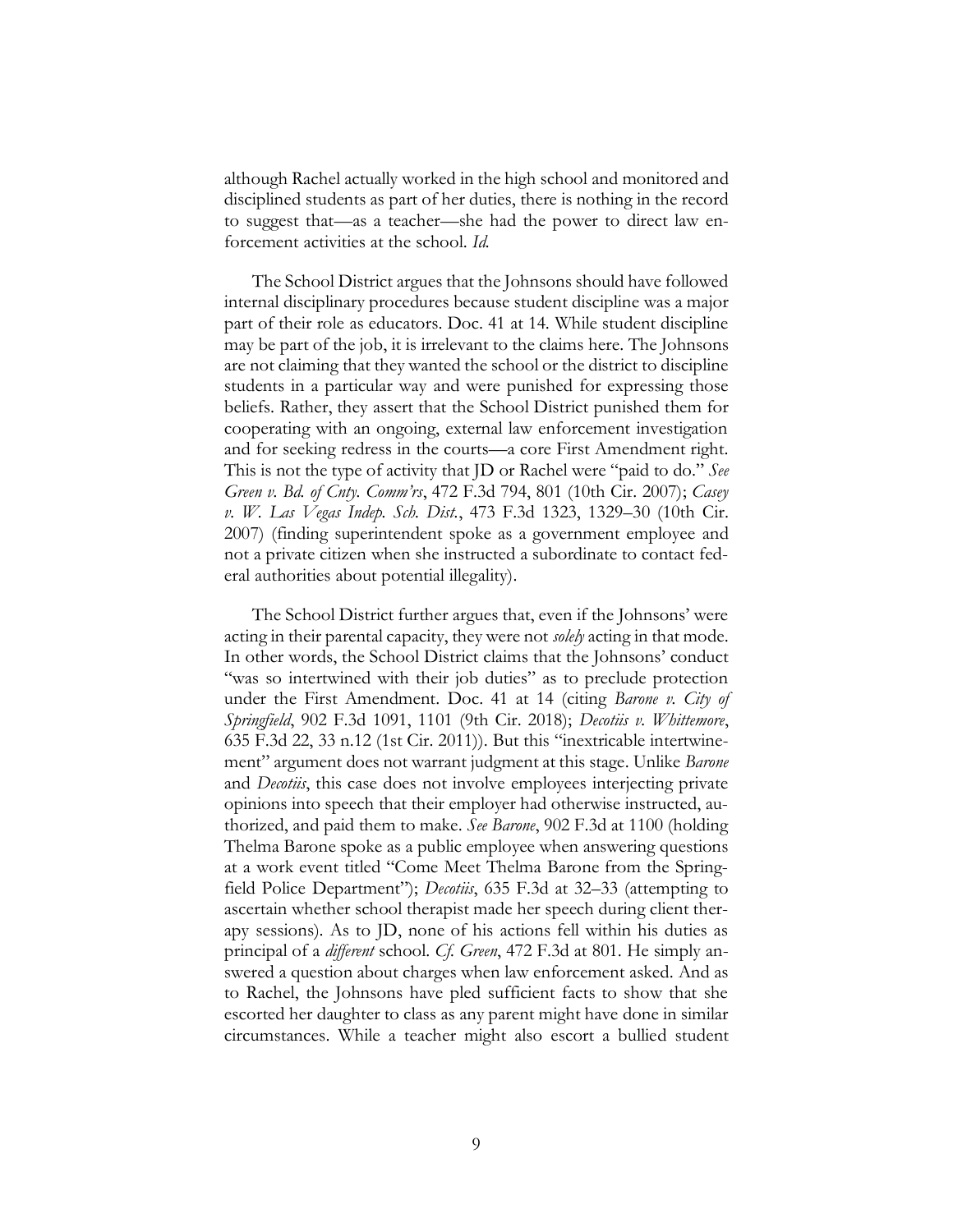through school halls, the record at this Rule 12 stage does not support finding, as a matter of law, that only a teacher would do so or that doing so would be a teacher's job duty. Taking the complaint's facts as true and drawing all reasonable inferences in Rachel's favor, the intertwinement argument fails. *See Decotiis*, 635 F.3d at 33.

**2.** *Garcetti*/*Pickering*'s second prong considers whether the speech was on a matter of public concern. "Speech involves matters of public concern when it can be fairly considered as relating to any matter of political, social, or other concern to the community, or when it is a subject of legitimate news interest; that is, a subject of general interest and of value and concern to the public." *Lane v. Franks*, 573 U.S. 228, 241 (2014) (internal quotations omitted). Thus, whether speech is on a public or private matter "turns on the 'content, form, and context' of the speech." *Id.* (quoting *Connick v. Myers*, 461 U.S. 138, 147–48 (1983)).

Generally, the pursuit of criminal charges or allegations of serious misconduct are matters of public interest and concern. *See Bailey*, 896 F.3d at 1181 (holding that letters or statements at sentencing proceedings pertain to a matter of public concern); *Cox Broad. Corp. v. Cohn*, 420 U.S. 469, 492 (1975) ("[C]ommission of crime, prosecutions resulting from it, and judicial proceedings arising from the prosecutions, ... are without question events of legitimate concern to the public …"). For example, the Second Circuit has recognized that allegations of student-on-student sexual assault on public school property during school hours is a matter of public concern. *See Cioffi v. Averill Park Cent. Sch. Dist. Bd. of Educ.*, 444 F.3d 158, 164 (2d Cir. 2006). The protected activity identified in the Second Amended Complaint satisfies the publicconcern element. The School District argues that JD's disclosures to law enforcement and his requests for prosecution did not relate to a matter of public concern because the matter did not involve official impropriety or corruption. Doc. 41 at 16. That argument fails for two reasons. First, it fails to account for the allegation that it was the school resource officer—not the Johnsons—who notified law enforcement about the alleged assault. Doc. 37 at ¶ 29. Following the school resource officer's disclosure, law enforcement asked JD whether the Johnsons wished to pursue criminal charges. Doc. 37 at ¶ 30. JD gave his assent in response to a legitimate law-enforcement inquiry that he did not initiate. Doc. 37 at ¶ 31; *id.* at ¶ 40.

The second reason that the argument fails is that the School District misreads the law. The School District cites *Butler*, 920 F.3d at 656, which does not purport to limit issues of public concern to only those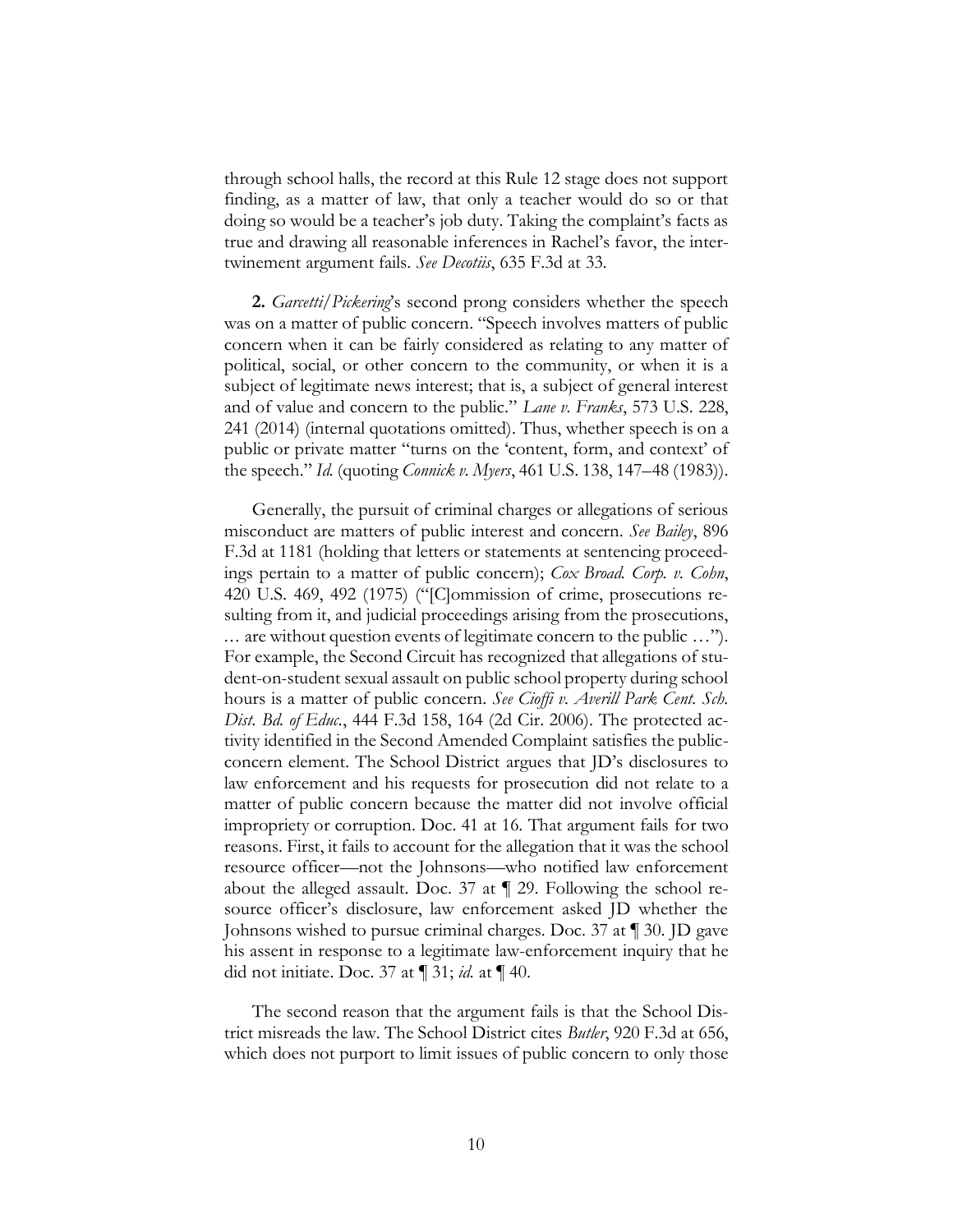involving official impropriety or corruption. Instead, the court in *Butler* offered official impropriety as but one of a nonexhaustive list of matters that can constitute a public concern. *Id.* JD made his statements to law enforcement in an effort to allow a prosecution to proceed something firmly in the realm of public concern. *Cox*, 420 U.S. at 492; *Cioffi*, 444 F.3d at 164 (holding student-on-student assault on school grounds is a matter of public concern); *see also Calvit v. Minneapolis Pub. Sch.*, 122 F.3d 1112, 1117 (8th Cir. 1997) (deeming criticism of a school's child abuse policy a matter of public concern); *Bernheim v. Litt*, 79 F.3d 318, 325 (2d Cir. 1996) (determining that the quality of education in school is a matter of public concern).

**3.** Finally, the third prong requires a determination of "whether the government's interests, as employer, in promoting the efficiency of the public service are sufficient to outweigh the plaintiff's free speech interests." *Dixon*, 553 F.3d at 1302. The employer ultimately bears the burden of showing that restriction of the employee's speech is necessary to provide efficient public service. *Bailey*, 896 F.3d at 1183. This analysis considers whether the speech at issue "impairs discipline by superiors or harmony among co-workers, has a detrimental impact on close working relationships for which personal loyalty and confidence are necessary, or … interferes with the regular operation of the enterprise." *Id.* (quoting *Rankin v. McPherson*, 483 U.S. 378, 388 (1987)). That balancing test is especially difficult at the Rule 12 stage, given the manner in which a complaint's facts must be viewed.

Based on the allegations in the Second Amended Complaint, it does not appear that the School District's interest in efficiency outweighed, as a matter of law, the Johnsons' interest in prosecuting those responsible for sexually assaulting their daughter. First, the Johnsons' allegations—construed in their favor—indicate that their conduct occurred in their personal capacity, not in their roles as principal and teacher. *See supra* Part II.B.1. Second, in balancing the interests of efficient public service and individual free speech, courts give greater weight to speech about matters of public concern. *See Lane*, 573 U.S. at 241; *Thomas v. City of Blanchard*, 548 F.3d 1317, 1327 (10th Cir. 2008). The Johnsons' conduct involved a matter of public concern, not an internal grievance. *See supra* Part II.B.2. Moreover, the School District fails to identify any legitimate interest that its actions would advance.

The School District's contrary argument does not justify a different result. Specifically, it contends that the Johnsons' speech and conduct led to disharmony and protests within the school and surrounding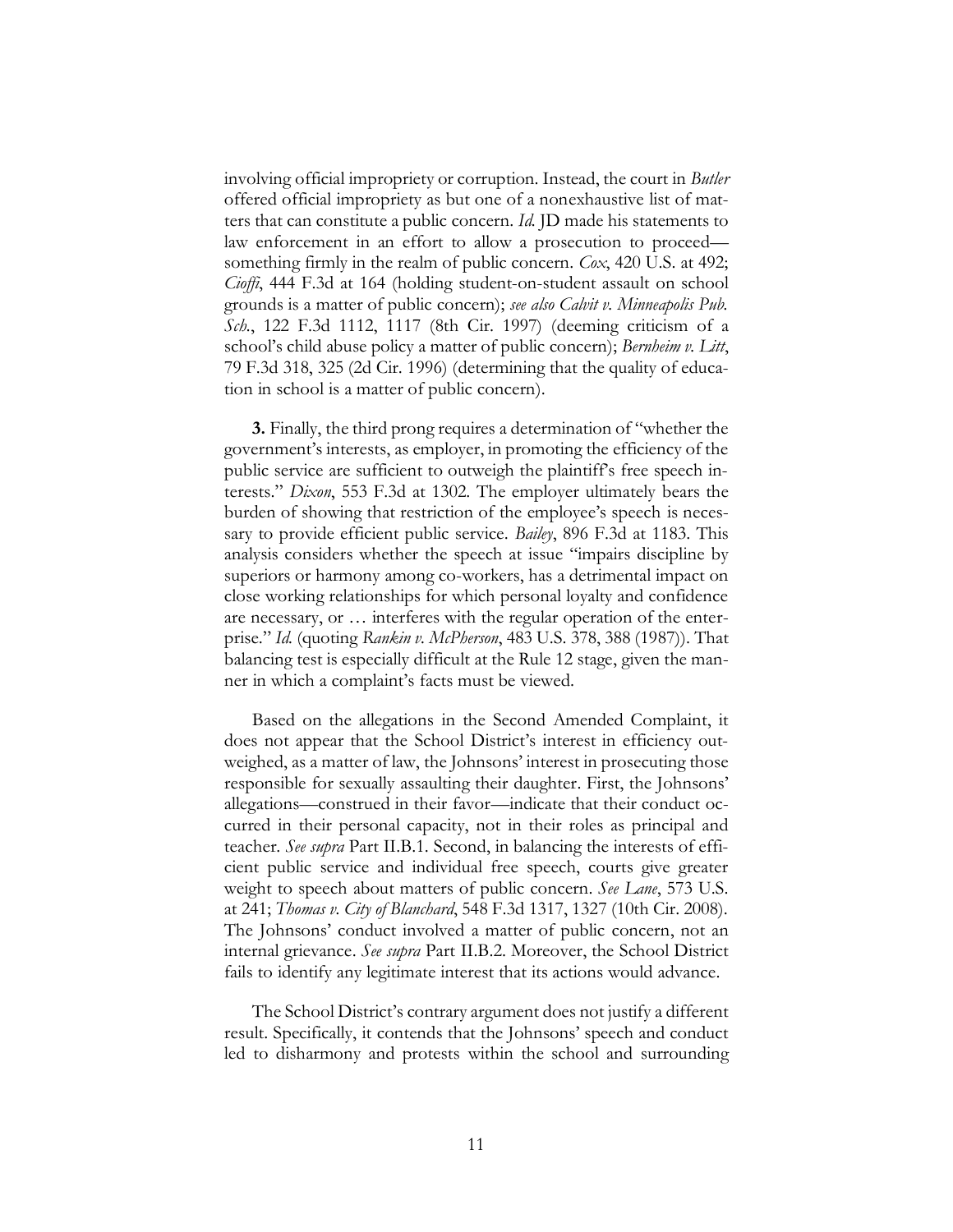community and that the School District's acts were merely an effort to quell public discord. Doc. 41 at 13–15. But drawing all reasonable inferences in Plaintiffs' favor, one may conclude that silencing those advocating for a sexual assault victim—not efficient operation of a public school—was the interest that the School District sought to advance. Doc. 37 at ¶ 36 (telling the victim she was "burdening" the school and asking her to "put herself in the shoes" of the perpetrators); *id.* at ¶ 38 (blaming victim's parents for creating a toxic situation); *id.* at ¶ 39 (threatening victim's parents with arrest if they spoke to students or school employees); *id.* at ¶ 40 (accusing victim's parents of abusing their authority for authorizing criminal prosecution of their child's assailants); *id.* at  $\P$  43 (soliciting written statements from anyone who could provide derogatory information about victim's family); *id.* at ¶¶ 45–46 (spreading false rumors that victim's parents were each involved in sexual affairs). In sum, the facts pled plausibly suggest that what the School District did was not in the interest of promoting internal harmony or efficient government service. Thus, the third prong of the *Garcetti*/*Pickering* test is met.

# $\mathbf C$

In addition to alleging that the School District terminated them in retaliation for exercising their First Amendment right to free speech, the Johnsons also assert a claim for retaliatory discharge under Kansas law. Doc. 37 at ¶ 81. That state-law claim is precluded because it duplicates the federal claims.

In Kansas, the alternative remedies doctrine is a "substitution of law concept." *Flenker v. Willamette Indus., Inc.*, 967 P.2d 295, 299 (Kan. 1998). Under this doctrine, "a state or federal statute would be substituted for a state retaliation claim if the substituted statute provides an alternative remedy." *Id.* To substitute a statutory claim for the common-law tort of retaliatory discharge, the statutory remedy must be actually available and adequate. *Hysten v. Burlington N. Santa Fe Ry. Co.*, 108 P.3d 437, 444 (Kan. 2004).

That doctrine precludes the Johnson's retaliatory discharge claim because their First Amendment claim provides an adequate alternative remedy via Section 1983. *See Seifert v. Unified Gov't of Wyandotte Cty.*, 779 F.3d 1141, 1160–61 (10th Cir. 2015). The Section 1983 and retaliatory discharge claims rely on exactly the same set of facts, *see* Doc. 37 at ¶¶ 63–65, 78–80; the relief sought is exactly the same, *see* Doc. 37 at ¶ 85; and the Tenth Circuit, interpreting Kansas law, has held that